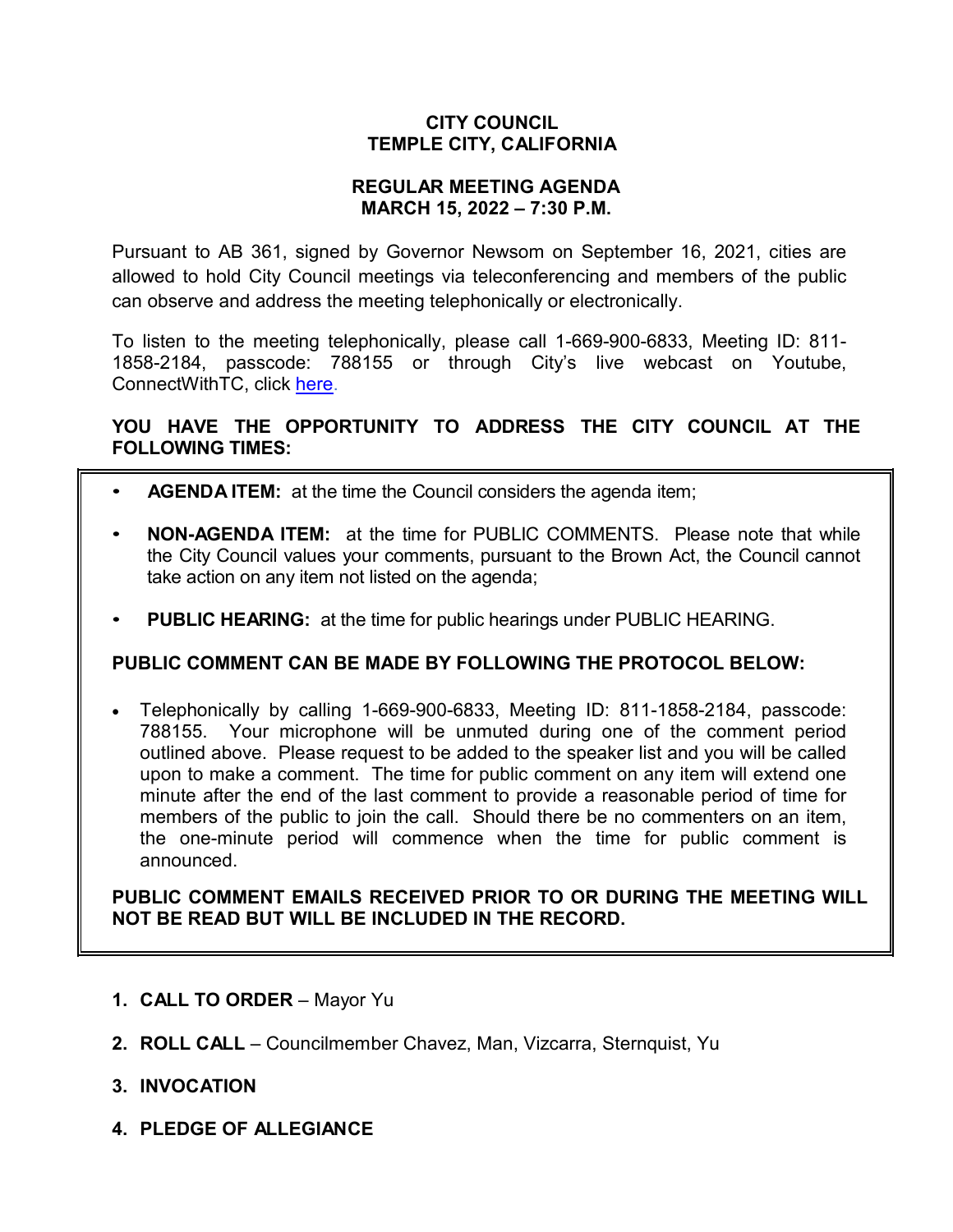### **5. CEREMONIAL – PRESENTATION**

### A. OATH OF OFFICE TO APPOINTED COUNCILMEMBERS VINCENT YU AND EDWARD THOMAS CHAVEZ

The City Clerk will administer the Oath of Office to the two appointed Councilmembers.

B. YOUTH COMMITTEE UPDATE

### **6. PUBLIC COMMENTS ON ITEMS NOT LISTED ON THE AGENDA**

The City Council will now hear public comments regarding items **not listed** on the agenda. The procedure to address the City Council is highlighted on the first page of this agenda. The City Council will close this public comment period 1 minute after the last speaker, but in no event will this public comment period exceed 30 minutes total. There is a second public comment period at the end of the meeting.

#### **7. CONSENT CALENDAR**

All Consent Calendar items may be approved in a single motion as recommended unless removed for further discussion. If members of the City Council or persons in the audience wish to discuss any matters listed on the Consent Calendar, please address them at this time.

Recommendation: Approve Items A through G per recommendations.

#### A. APPROVAL OF MINUTES

The City Council is requested to review and approve:

- 1. [The Minutes of the Regular City Council Meeting of March](https://www.ci.temple-city.ca.us/DocumentCenter/View/17586/7A-1_CCM---2022-03-01) 1, 2022; and
- 2. [The Minutes of the Special City Council Meeting of March 8, 2022.](https://www.ci.temple-city.ca.us/DocumentCenter/View/17587/7A-2_CCM---2022-03-08-Special)

Recommendation: Approve.

#### B. [PLANNING COMMISSION ACTIONS](https://www.ci.temple-city.ca.us/DocumentCenter/View/17575/7B_PC-Actions_-2022-2-22)

The City Council is requested to receive and file the actions of the Planning Commission Regular Meeting of February 22, 2022.

Recommendation: Receive and file.

C. [SECOND READING AND ADOPTION OF ORDINANCE NO. 22-1060, AN](https://www.ci.temple-city.ca.us/DocumentCenter/View/17576/7C_2nd-Reading-and-Adoption-of-Campaign-Contribution-Limit-Ordinance-22-1060-Staff-Report)  [ORDINANCE OF THE CITY COUNCIL OF THE CITY OF TEMPLE CITY,](https://www.ci.temple-city.ca.us/DocumentCenter/View/17576/7C_2nd-Reading-and-Adoption-of-Campaign-Contribution-Limit-Ordinance-22-1060-Staff-Report)  [CALIFORNIA, ADDING SECTION 2-1-9 "CAMPAIGN CONTRIBUTION](https://www.ci.temple-city.ca.us/DocumentCenter/View/17576/7C_2nd-Reading-and-Adoption-of-Campaign-Contribution-Limit-Ordinance-22-1060-Staff-Report)  REGULATIONS" TO [CHAPTER 1 "CITY COUNCIL", TITLE 2](https://www.ci.temple-city.ca.us/DocumentCenter/View/17576/7C_2nd-Reading-and-Adoption-of-Campaign-Contribution-Limit-Ordinance-22-1060-Staff-Report)  ["ADMINISTRATION", TO THE TEMPLE CITY MUNICIPAL CODE](https://www.ci.temple-city.ca.us/DocumentCenter/View/17576/7C_2nd-Reading-and-Adoption-of-Campaign-Contribution-Limit-Ordinance-22-1060-Staff-Report)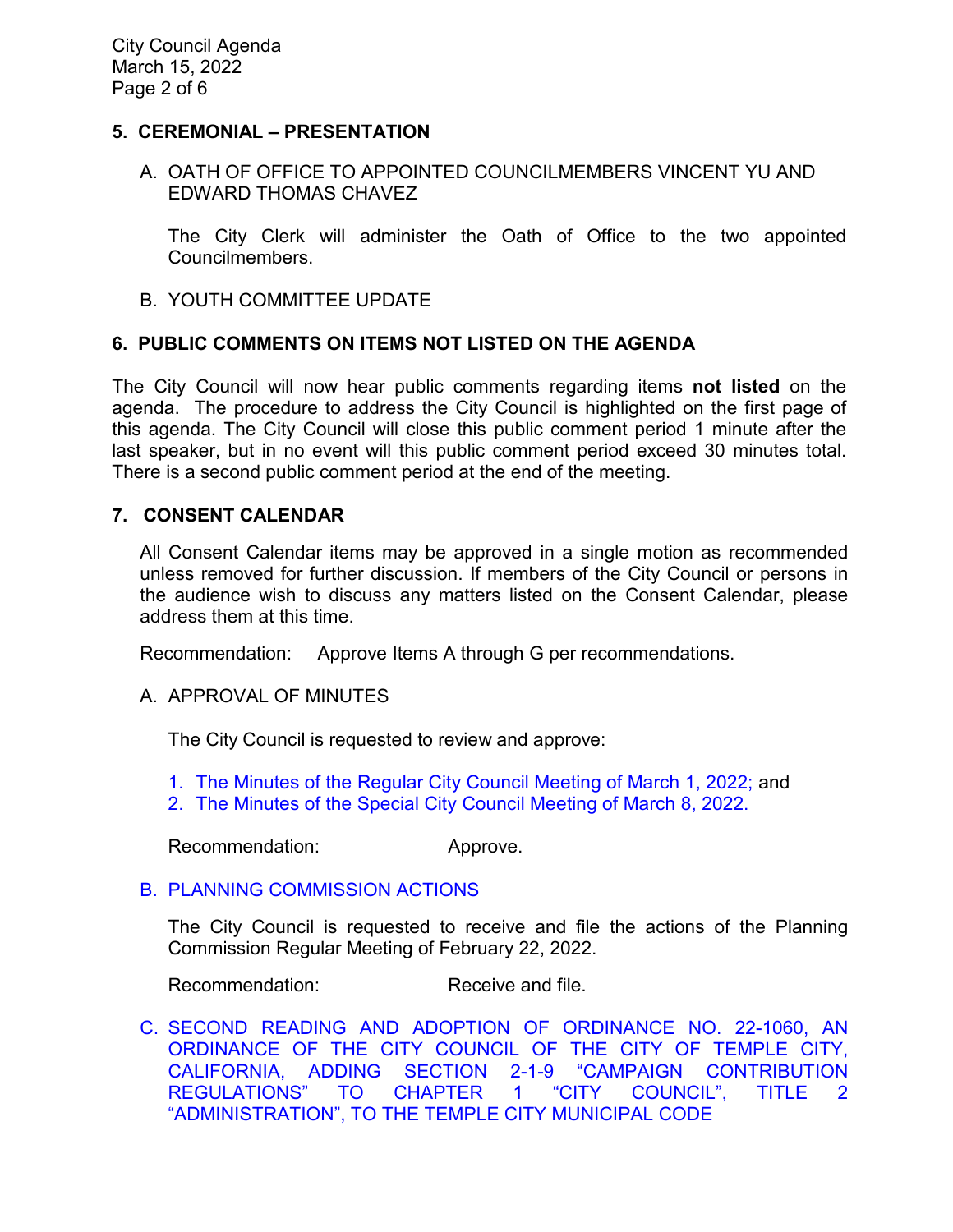City Council is requested to adopt Ordinance No. 22-1060 establishing City's Campaign Contribution Limit and Provisions.

Recommendation: Adopt Ordinance No. 22-1060 (Attachment "A"), adding Section 2-1-9 "Campaign Contribution Regulations" to Chapter 1 "City Council", Title 2 "Administration.

### D. [ADOPTION OF RESOLUTION NO. 22-5588](https://www.ci.temple-city.ca.us/DocumentCenter/View/17578/7D_Amended-City-Record-Retention-Schedule_-w-attachment-for-Public) AMENDING THE CITY'S RECORDS [RETENTION SCHEDULE](https://www.ci.temple-city.ca.us/DocumentCenter/View/17578/7D_Amended-City-Record-Retention-Schedule_-w-attachment-for-Public)

City Council is requested to adopt the resolution amending the City's records retention schedule. Having an updated record retention schedule is crucial and can help reduce current and future records storage costs, eliminate duplication of records, increase efficiency and take advantage of current technology and changes in law.

Recommendation: The City Council is requested to adopt Resolution No. 22-5588 adopting the City's amended Records Retention Schedule.

## E. [MID-CENTURY GENERAL PLAN ANNUAL PROGRESS REPORT FOR 2021](https://www.ci.temple-city.ca.us/DocumentCenter/View/17579/7E_General-Plan-Annual-Report_CC-staff-Report-APR-2021_w-attachment)

City Council is requested to receive and approve the City's General Plan Annual Progress Report which includes the City's progress in implementation of its General Plan and status of new housing development.

Recommendation:

- 1. Receive the 2021 General Plan Annual Progress Report;
- 2. Approve the report; and
- 3. Direct staff to file the report with the Office of Planning and Research and the Department of Housing and Community Development.

# F. [VISA CARD REPORT](https://www.ci.temple-city.ca.us/DocumentCenter/View/17582/7H_31522-Visa-Card-Staff-Report-with-Signature)

The City Council is requested to review, receive and file the Visa Card Report.

Recommendation: Receive and file.

G. [ADOPTION OF RESOLUTION NO. 22-5587](https://www.ci.temple-city.ca.us/DocumentCenter/View/17583/7I_Reso-No-22-5587-31522---Warrants--Demands-FY-2021-2022) APPROVING PAYMENT OF BILLS [FOR FISCAL YEAR 2021-22](https://www.ci.temple-city.ca.us/DocumentCenter/View/17583/7I_Reso-No-22-5587-31522---Warrants--Demands-FY-2021-2022)

The City Council is requested to adopt Resolution No. 22-5587 authorizing the payment of bills.

Recommendation: Adopt Resolution No. 22-5587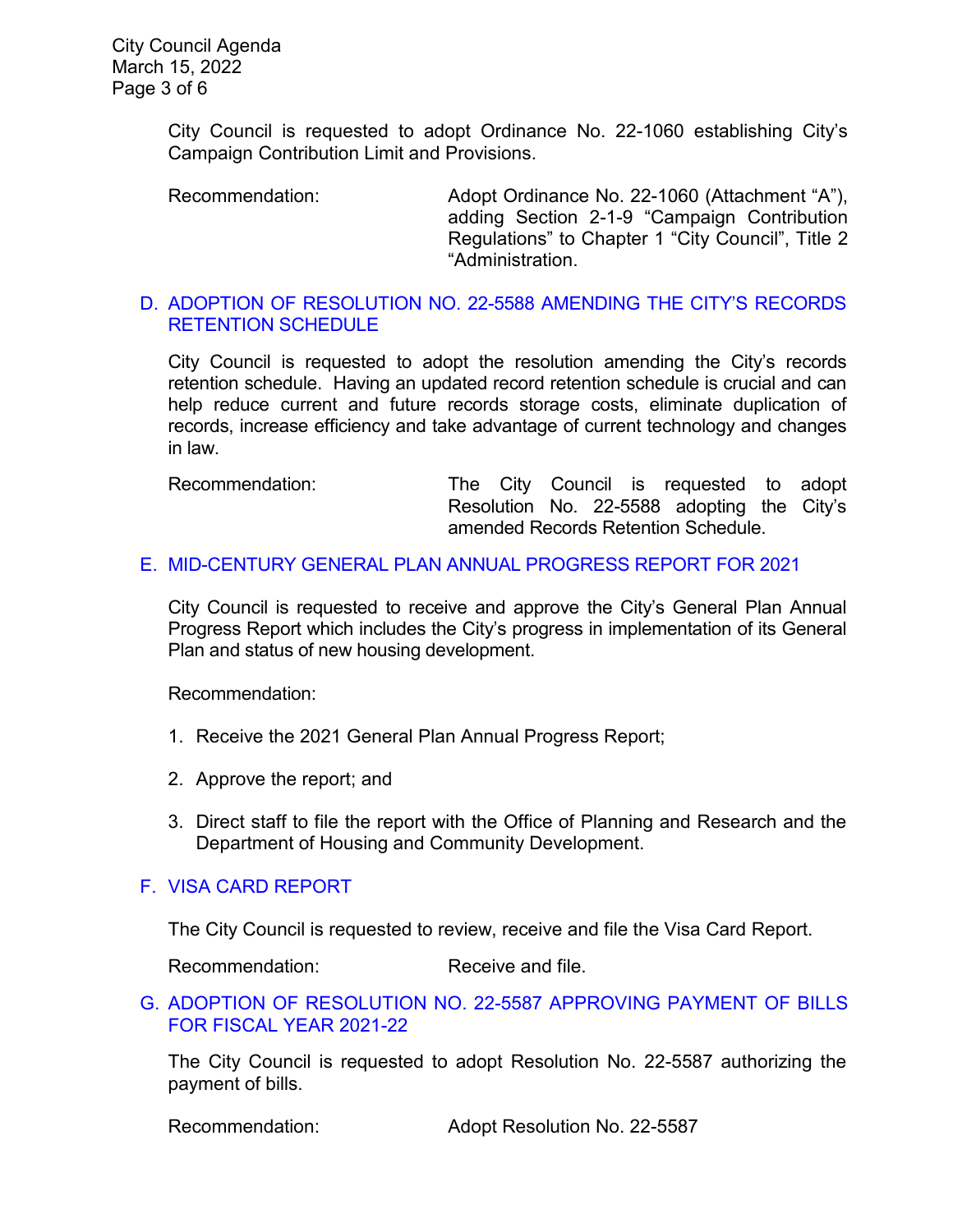#### **8. PUBLIC HEARING** – None

#### **9. UNFINISHED BUSINESS** – None

#### **10. NEW BUSINESS**

#### [A. FISCAL YEAR \(FY\) 2021-2022 MID-YEAR FINANCIAL REVIEW, TREASURER'S](https://www.ci.temple-city.ca.us/DocumentCenter/View/17580/10A_Mid-Year-Financial-Status-Review_Staff-Report-FY2122_w-attachments)  [REPORT, REVENUE, EXPENDITURE AND CAPITAL](https://www.ci.temple-city.ca.us/DocumentCenter/View/17580/10A_Mid-Year-Financial-Status-Review_Staff-Report-FY2122_w-attachments) PROJECT SUMMARY [REPORTS AND BUDGET AMENDMENT](https://www.ci.temple-city.ca.us/DocumentCenter/View/17580/10A_Mid-Year-Financial-Status-Review_Staff-Report-FY2122_w-attachments)

The City Council is requested to review the Financial Year 2021-22 Mid-Year Budget and adjust revenue projections and budgeted appropriation based on six months of actual activities.

Presentation: Administrative Services Director

Recommendation:

- 1. Receive the Fiscal Year 2021-2022 (FY21-22) Mid-Year Financial Review and related reports; and
- 2. Approve and authorize staff to revise revenue estimates as indicated in Attachment "A".

### B. [ANNUAL COMPREHENSIVE FINANCIAL REPORT FOR THE YEAR ENDED](https://www.ci.temple-city.ca.us/DocumentCenter/View/17581/7G_CAFR2021_Staff-Report_w-attachments)  [JUNE 30, 2021](https://www.ci.temple-city.ca.us/DocumentCenter/View/17581/7G_CAFR2021_Staff-Report_w-attachments)

An Annual Comprehensive Financial Report (CAFR) is a set of United States governmental financial statements comprising the financial report of a state, municipal, or other government entity that complies with the accounting requirements created and circulated by the Governmental Accounting Standards Board. The City of Temple City CAFR is presented for the year ended June 30, 2021.

Presentation: Administrative Services Director

Recommendation:

- 1. Receive and file the Annual Comprehensive Financial Report (ACFR) for the year ended June 30, 2021 (Attachment "A");
- 2. Receive and file Independent Auditor's Communication to the City (Attachment "B");
- 3. Receive and file Independent Accountants' Report on Applying Agreed-Upon Procedures Related to the Article XIII-B Appropriations Limit Calculation (Gann Limit) (Attachment "C"); and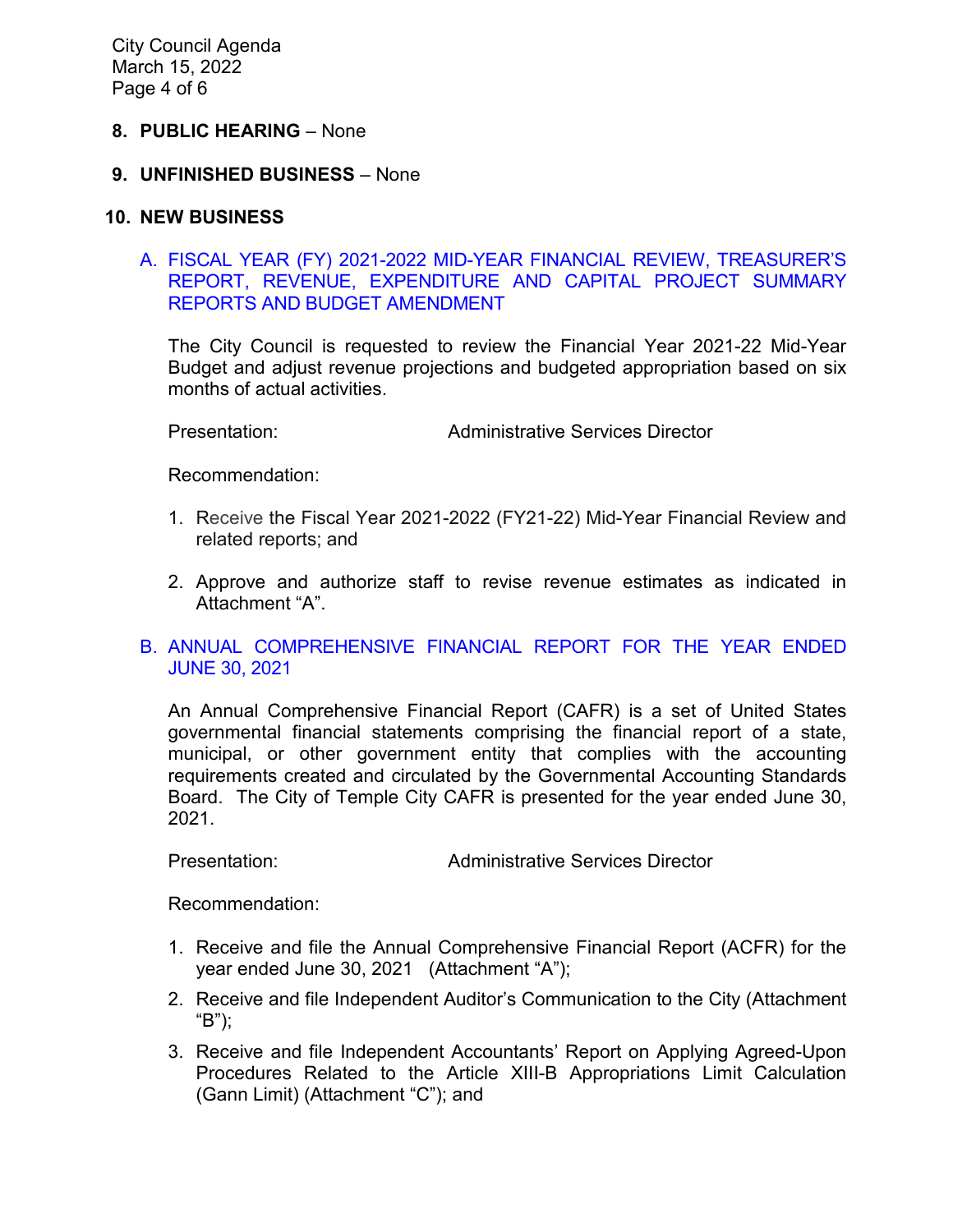City Council Agenda March 15, 2022 Page 5 of 6

> 4. Receive and file Independent Auditor's Report on Internal Control over Financial Reporting and on Compliance and Other Matters Based on an Audit of Financial Statements Performed in accordance with *Government Auditing Standards* (Attachment "D").

# **11. UPDATE FROM CITY MANAGER**

# **12. UPDATE FROM CITY ATTORNEY**

### **13. COUNCIL REPORTS REGARDING AD HOC OR STANDING COMMITTEE MEETINGS**

- A. SCHOOL DISTRICT/CITY STANDING COMMITTEE (Councilmember Man and Councilmember Chavez) – Formed 1/3/2012
- B. LAS TUNAS DOWNTOWN REVITALIZATION STANDING COMMITTEE (Councilmember Chavez and Mayor Yu) – Formed 2/18/2014
- C. FUTURE DEVELOPMENT OF CITY PROPERTIES STANDING COMMITTEE (Mayor Yu and Councilmember Man) – Formed 2/18/2014
- D. AUDIT STANDING COMMITTEE (Councilmember Chavez and Mayor Yu) – Formed 7/15/2014
- E. FACILITIES, PUBLIC WORKS, AND INFRASTRUCTURE STANDING **COMMITTEE** (Mayor Yu and Councilmember Man) – Formed 4/4/2017
- F. PRIMROSE PARK ART ELEMENT AD HOC (Councilmember Vizcarra and Mayor Yu) – Formed 5/19/20
- G. CITY BASED HOMELESS PLAN STANDING COMMITTEE (Councilmember Vizcarra and Mayor Pro Tem Sternquist) – Formed 3/16/21

## **14. COUNCIL ITEMS SEPARATE FROM THE CITY MANAGER'S REGULAR AGENDA**

- A. COUNCILMEMBER VIZCARRA
- B. COUNCILMEMBER CHAVEZ
- C. COUNCILMEMBER MAN
- D. MAYOR PRO TEM STERNQUIST
- E. MAYOR YU

# **15. ADDITIONAL PUBLIC COMMENTS ON ITEMS NOT LISTED ON THE AGENDA**